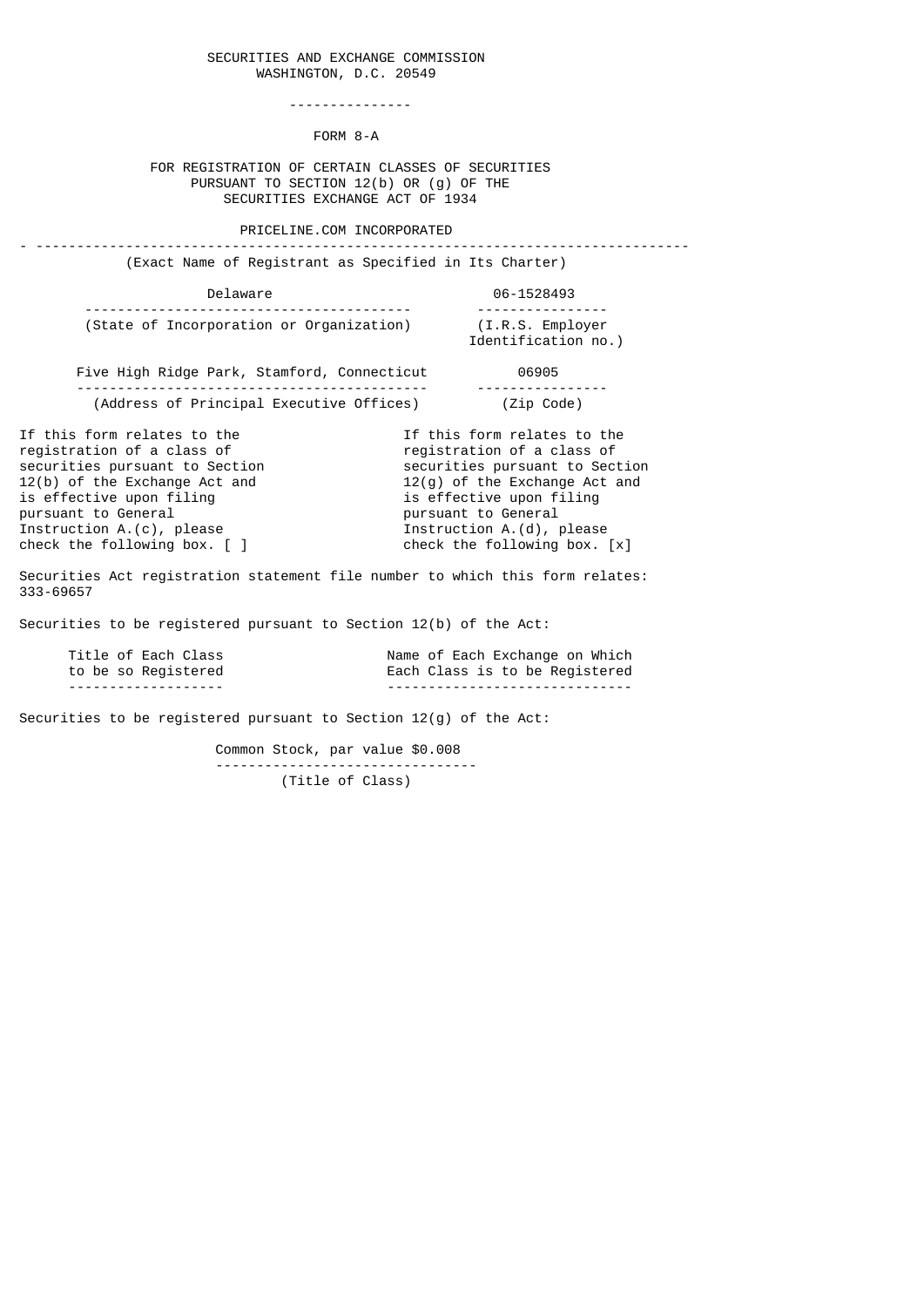Item 1. Description of Registrant's Securities to be Registered

 For a description of the securities to be registered hereunder, reference is made to the information set forth under the heading "Description of Capital Stock" in the Registrant's Prospectus, which constitutes a part of the Registrant's Registration Statement on Form S-1 (File No. 333-69657), as amended, filed under the Securities Act of 1933, as amended, which information is hereby incorporated herein by reference.

## Item 2. Exhibits

 The following exhibits to this Registration Statement have been filed as exhibits to the Registrant's Registration Statement on Form S-1 (File No. 333-69657), as amended, filed under the Securities Act of 1933, as amended, and are hereby incorporated herein by reference.

| Exhibit |                        |
|---------|------------------------|
| Number  | Description of Exhibit |
|         |                        |

- 1. Form of Amended and Restated Certificate of Incorporation of the Registrant to be filed on the closing of the offering.
- 2. Form of By-Laws of the Registrant to be filed on the closing of the offering.
- 3. Specimen Certificate for the Registrant's Common Stock.
- 4. Amended and Restated Registration Rights Agreement, dated as of December 8, 1998, among the Registrant and certain stockholders of the Registrant.